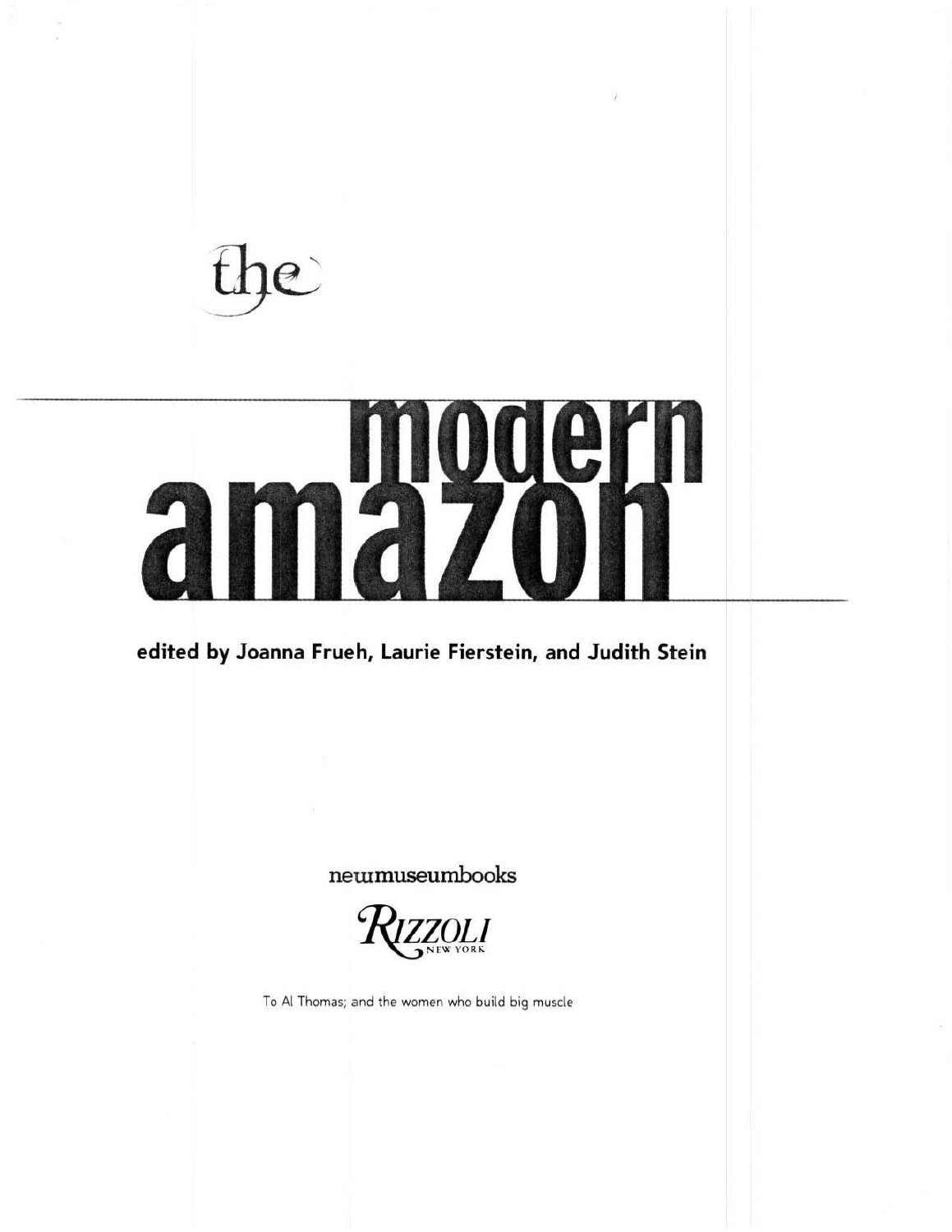foreword **6**  *Marcia Tucker* 

pref ace: the body artist **7**  *Irving Lavin* 

acknowledgments **9**  *Joanna Frueh, Laurie Fierstein, and Judith Stein* 

notes on contemporary art images **11**  *Judith Stein, Laurie Fierstein, and Joanna Frueh* 

introduction

**12** the modern amazon *Laurie Fierstein* 

**20** object Lessons *Judith Stein* 

**34** the real nude *Joanna Frueh* 

bring on the amazons: an evolutionary history **48**  *Jan Todd* 

women's bodybuilding: a contemporary history **62**  *Steve Wennerstrom* 

ghettos of obscurity: individual sovereignty and the struggle for recognition in female bodybuilding **72**  *Leslie Heywood* 

toward a new aesthetics of body for the modern woman **88**  *Al Thomas* 

dream girl **1 00**  *Michael Cunningham* 

hardcore: the radical self-portraiture of black female bodybuilders **1 04**  *Carla Williams* 

my muscles, myself: selected autobiographical writings **117**  *Nathalie Gassel* 

female muscularity and the comics **120**  *Maxine Sheets-Johnstone* 

comments on the comics **136**  *Laurie Fierstein and Joanna Frueh* 

**150** interviews with women bodybuilders *Joanna Frueh*  Pudgy Stockton **152**  Bev Francis **154**  Lenda Murray 158 Andrulla Blanchette **162**  Rene Toney **164** 

amazons in fiction: a bibliography **168**  *Pierre Samuel* 

contributors **175** 

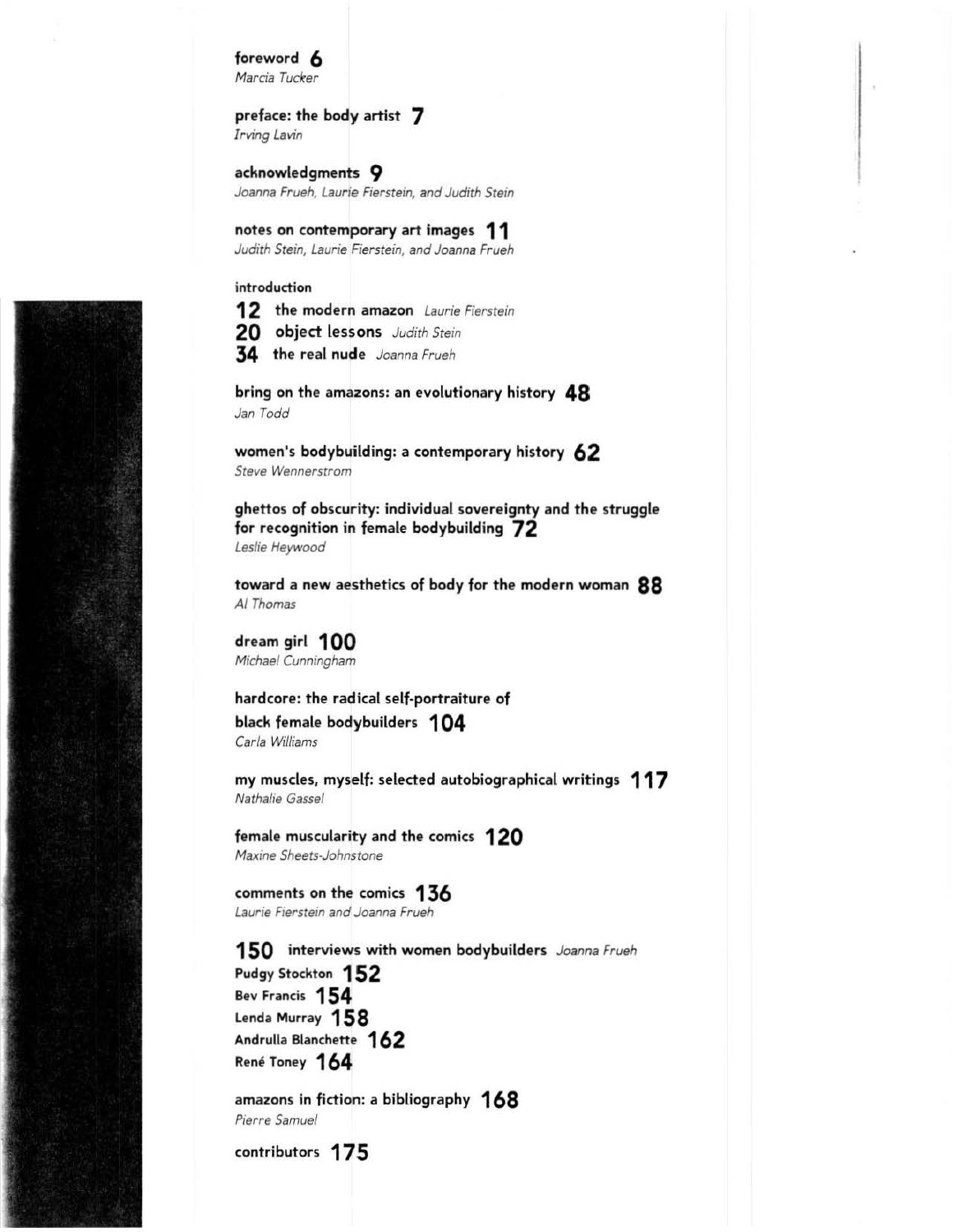# preface artist body

**Irving Lavin** 



**ANJA LANGER (LEFT) AND CHRISTINA FRANKEN** (RIGHT), 1986, GERMAN BODYBUILDING CHAMPI-**ONSHIPS, MUNICH.** 

**One** of the inadvertent compensations for the tribulations of parenthood is that we may learn from our offspring lessons at least as valuable as those we impart to them. Such was the case when one of my daughters, Amelia, became a photographer and conceived an abiding interest in bodybuilders. Showing my wife and me some of her work one day she described her subjects as body-sculptures, and my life was transformed. In that instant l realized that I had spent a large part of my professional career as an art historian blindly studying the representation of the human figure in the visual arts (particularly sculpture), without seeing the subjects who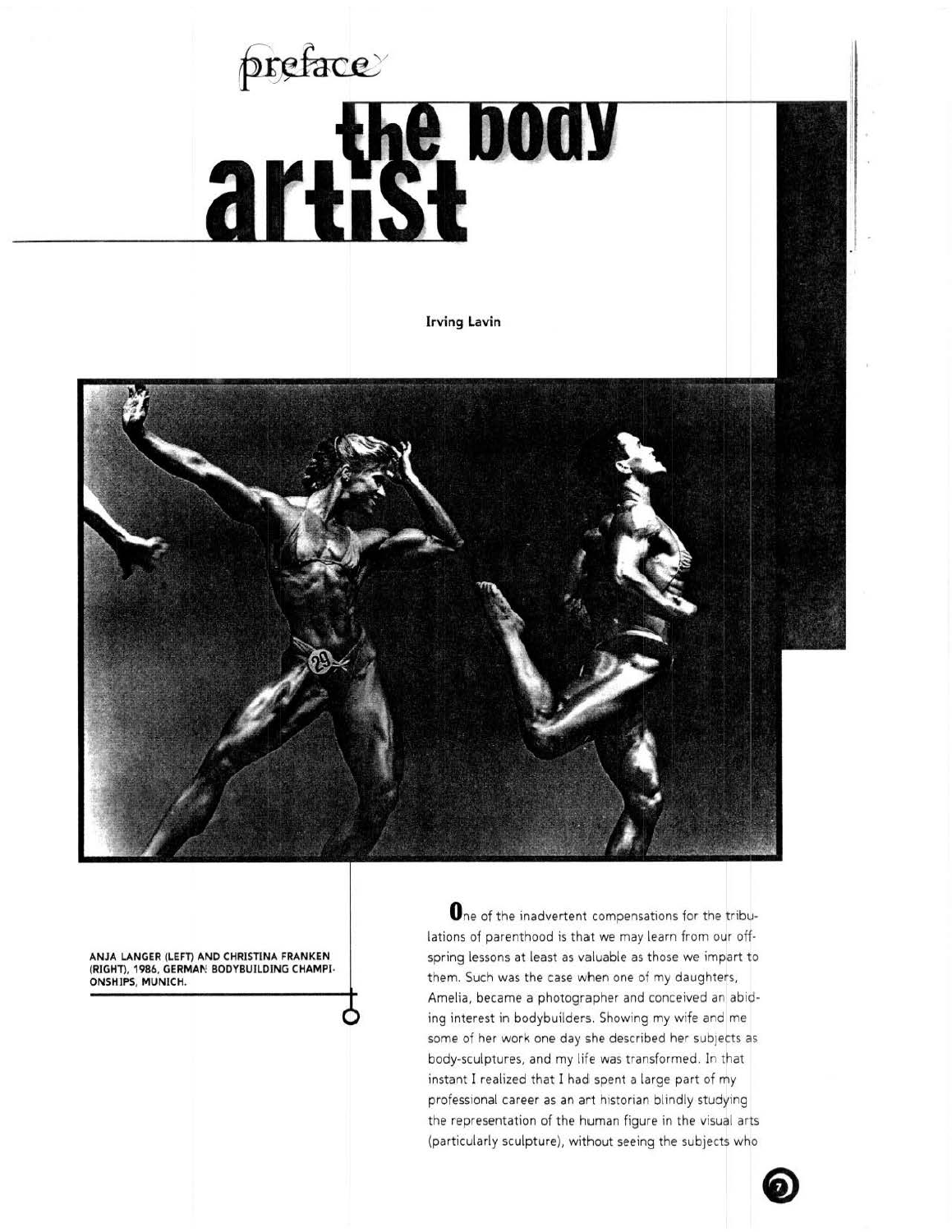were hidden within and behind the objects of my devotion. Visually speaking, the body is an agglomeration of muscles, each of which has the potential to become a kind of brush- or chisel-stroke, of which the self-artist must become self-conscious, learn to develop, and then work into an overall design. The body may thus become a living work of art, no less thoughtfully conceived and laboriously executed than the painting or sculpture or photograph that portrays it. Behind and within the history of the humanistic tradition in art there lies a prior and inner history of art, that of the artists' modelsthose largely anonymous and unsung people who preceded and provided the raw material of inspiration. Was the model for the Venus of Willendorf a "bodybuilder"? What were her designs? How did she achieve those extravagant shapes, and what did they mean to her? This last is a crucial point, for every human being comes equipped with a virtually infinite endowment of physical and psychological potentialities, which the individual develops in finite ways to create, willy-nilly or deliberately, a person, a style, and ultimately a message about the meaning of the world as we understand, or fail to understand, it.

Having later witnessed with Amelia a bodybuilding exhibition *(Celebration of the Most Awesome Female Muscle in the World,* organized in 1993 by Laurie Fierstein, who also participated), I further realized that I had an entirely mistaken preconception of the nature of the activity because it is grossly misrepresented in the medium of still photography through which it is best known. Bodybuilding's initiates call it a sport, whereas what I saw was a dramatic action, a performance, and inevitably so, when one thinks about it, because we cannot understand what the body-artist's muscle-strokes have achieved without seeing them in action. The artist/work-of-art is practically never at rest, and the quality of the movement is no less eloquent than the glistening, streamlined forms themselves-balletic is

LAURA CREAVALLE, 1988, IFBB WORLD **AMATEUR CHAMPI-**ONSHTPS, SAN JUAN, PUERTO RICO.



the only adequate word. And I am convinced that evocations of the body beautiful such as Giambologna's flying figure of Mercury, the messenger of the Godsfamiliar to everyone from the flower-telegraphy logo, and distinctly recalled in the volatile forms of Christina Franken and laura Creavalle illustrated here-cannot be understood apart from contemporary developments of the ballet.

But the term bodybuilding, which we use *faute de mieux,* does have at least one virtue: it suggests the idea of structure, as if the physique were a kind of edifice. In fact, the bodybuilder's body is, I think, a shrine, erected by those who have the imagination and the courage to endure the agony of transforming the inward and outward self into a work of art. They make the supreme sacrifice to the Temple of Beauty, sacrifice of the self.

I have deliberately avoided the term "Amazon" adopted in the title of this book, for reasons that are steeped in irony or paradox. First, because unlike the modern female bodybuilder, the Greco-Roman Amazon, however formidable, never exceeds the classical norms of feminine nobility and pulchritude. Second, because bodybuilding, male as well as female, tends to blur the conventional distinctions between the sexes, diminishing breasts and magnifying thighs among the women, magnifying breasts and diminishing genitalia among the men (the penis being one "muscle" that is not durably enlarged through exercise, so far as I knowas witness the ancient type of the mountainous, musclebound Resting Hercules). Through bodybuilding the sexes tend to merge in a common vision of humanity. The only apt analogy for this ideal, anthropomorphic androgyny are the angels, those other heaven-sent messengers of superhuman beauty and strength, incorporeal embodiments of the dream of human perfectibility.

> BACKGROUND IMAGE: MARGUERITE OF "MARGUERITE AND HANLEY" SHOWN PER-FORMING HER FAMOUS ONE-ARM PRESS AND OTHER STRENGTH FEATS WITH HER PARTNER. 1908. TINTED LITHOGRAPH FROM **RINGLING BROTHERS COURIER, "RINGLING** BROS. WORLD'S GREATEST SHOW".